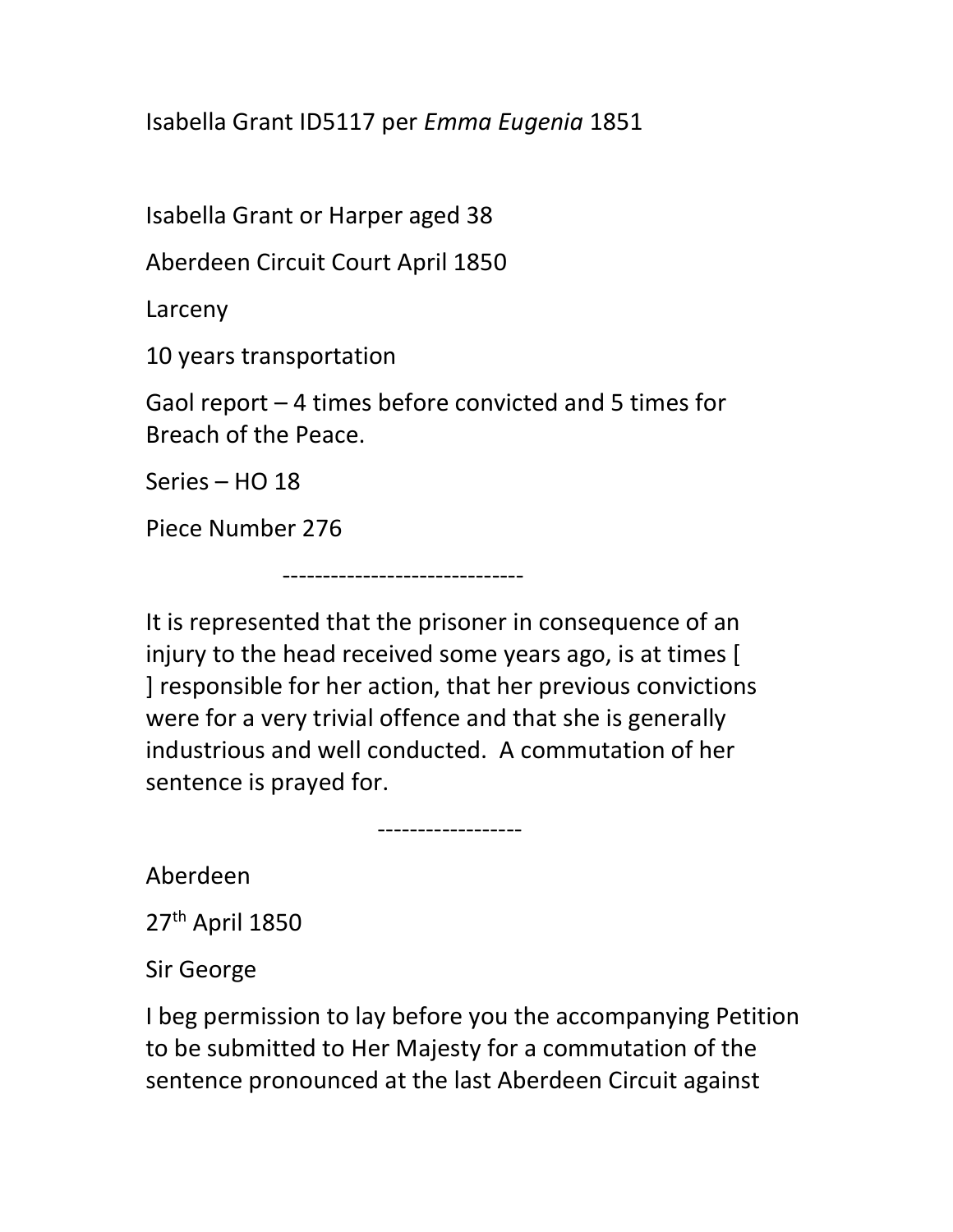Isabella Grant or Harper, a poor woman who is not altogether of sane mind from a severe injury in the head she met with some years ago, as can be instructed by Medical Testimony if required.

I have the honour to be

Sir George

Your most obedient and humble servant

William Paterson

Advocate

-----------------------

Unto the Queen's Most Gracious Majesty

May it please Your Majesty

At the Spring Circuit held at Aberdeen upon the  $11<sup>th</sup>$  and  $12<sup>th</sup>$ instant, Isabella Grant or Harper a widow aged 38 was accused of theft of a cheese, and on conviction was sentenced by the Lords of Justice then present to ten years transportation.

This poor woman some years ago met with an accident by which she fell down a flight of stairs, thereby fracturing her skull, and injuring her brain, so that at times she is not mistress of her actions, though she is generally industrious as a needlewoman and had been the almost sole support of an aged mother, who is also a destitute widow.

She was also accused of being habit and repute a thief, but this is inconsistent with her habits, as well known to us the subscribers, and the only other charge against her was that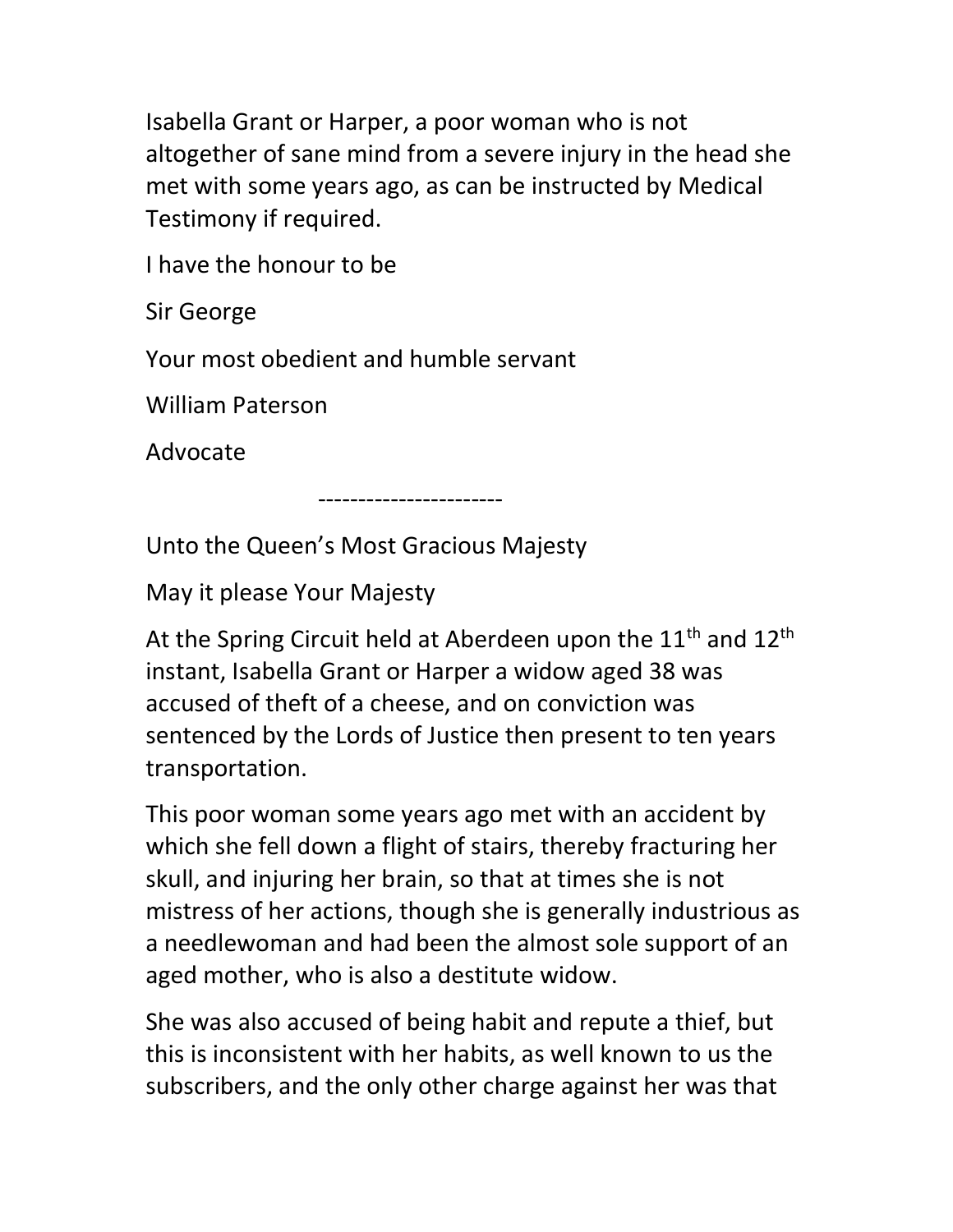on one occasion several years ago, having gone into a shop to purchase a piece of soap not exceeding two pence in value, and a dispute having arisen as to whether she had paid the price or not, she believing she had, whilst the shopman alleged the contrary she was apprehended and convicted in the Police Court on his evidence – but in neither case either the chjeese or the soap carried off from their owners.

In these circumstances we the subscribers do humbly conceive that a sentence of ten years transportation that has now been pronounced against her is greatly over [ ] to her offence and would humbly beseech Your Majesty in this instance to exercise your undoubted prerogative of mercy by either granting a free pardon to this unfortunate woman, or at least a commutation of her sentence, as will allow her aged and widowed mother to hope of living to see her restored to her.

And your majesty's humble Petitioners shall ever pray.

William Matthews - Junior Minister

George Adam

William Anderson

And a further 26 signatures.

--------------------------

I know nothing of what is stated in the preceding Petition and therefore decline to certify anything beyond my belief that the mother of the culprit is as far as I know an [.........able] character

J Mackintosh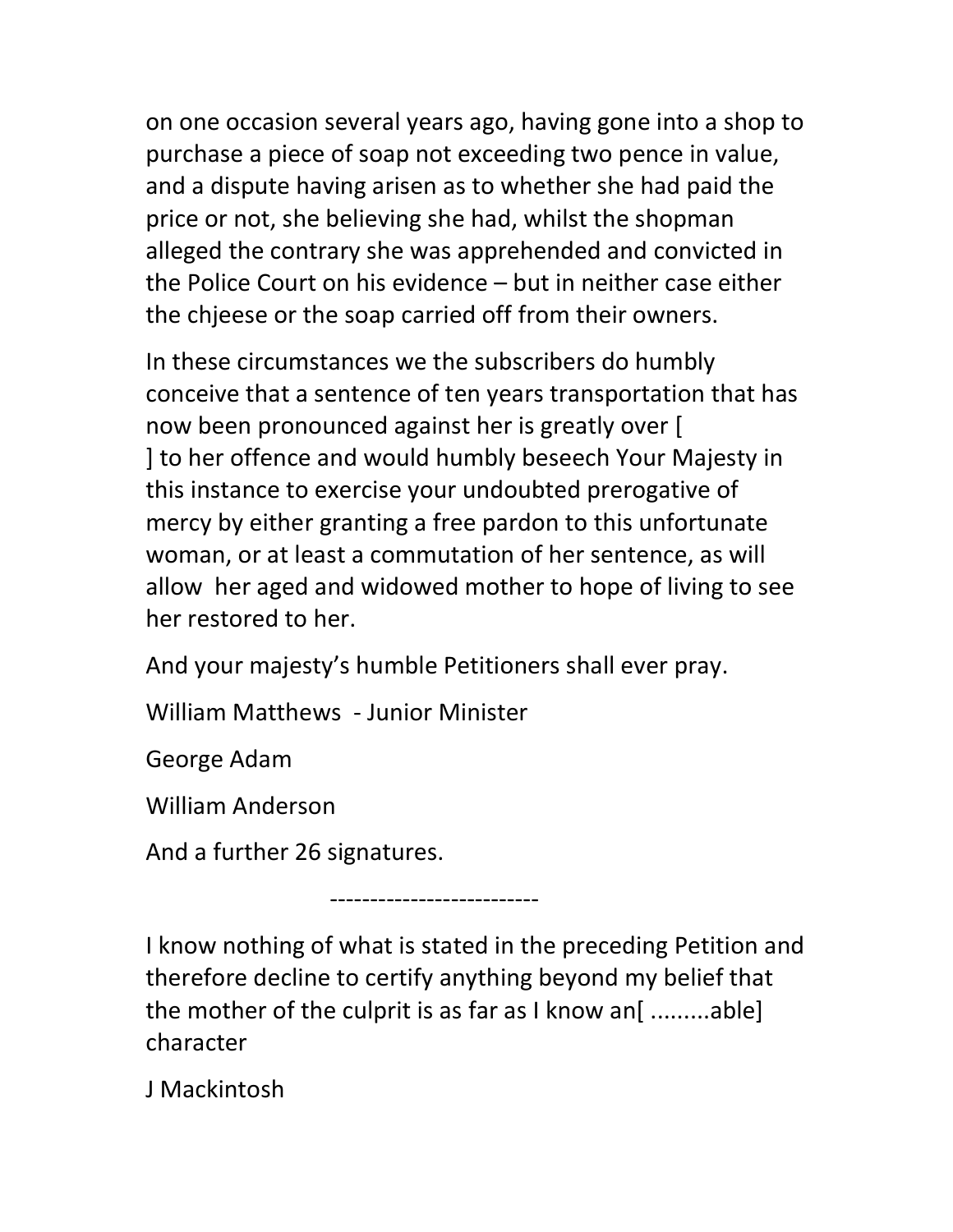Senior Minister

Unto Her Most Gracious Majesty Queen of Great Britain and England

The Petition of Widow Jean Grant

No 61 Santandard Street

Aberdeen

23rd June 1850

May it please your Gracious majesty having a daughter transported from this city in the month of April last for the period of ten years she previous to the act for which she was convicted bore a [ ] character it was far attempting to take a cheese from a counter as was sworn to. I enclose to your Most Gracious Majesty a medical Gentleman's Certificate of her disability and a Reverand Gentleman's Certificate as she was the company and past support of a widow aged mother your Majesty by granting a reduction of her sentence Isabella Grant now in Mill Bank Prison you shall and Consort and Royal family have the forever prayers o9f a widow aged disconslet mother.

Widow Jean Grant

-----------------------

(By Keith there are two more applications using the same format)

---------------------------

I certify that about ten years ago I attended Isabella Grant , now Widow Harper when she suffered the effects of a severe